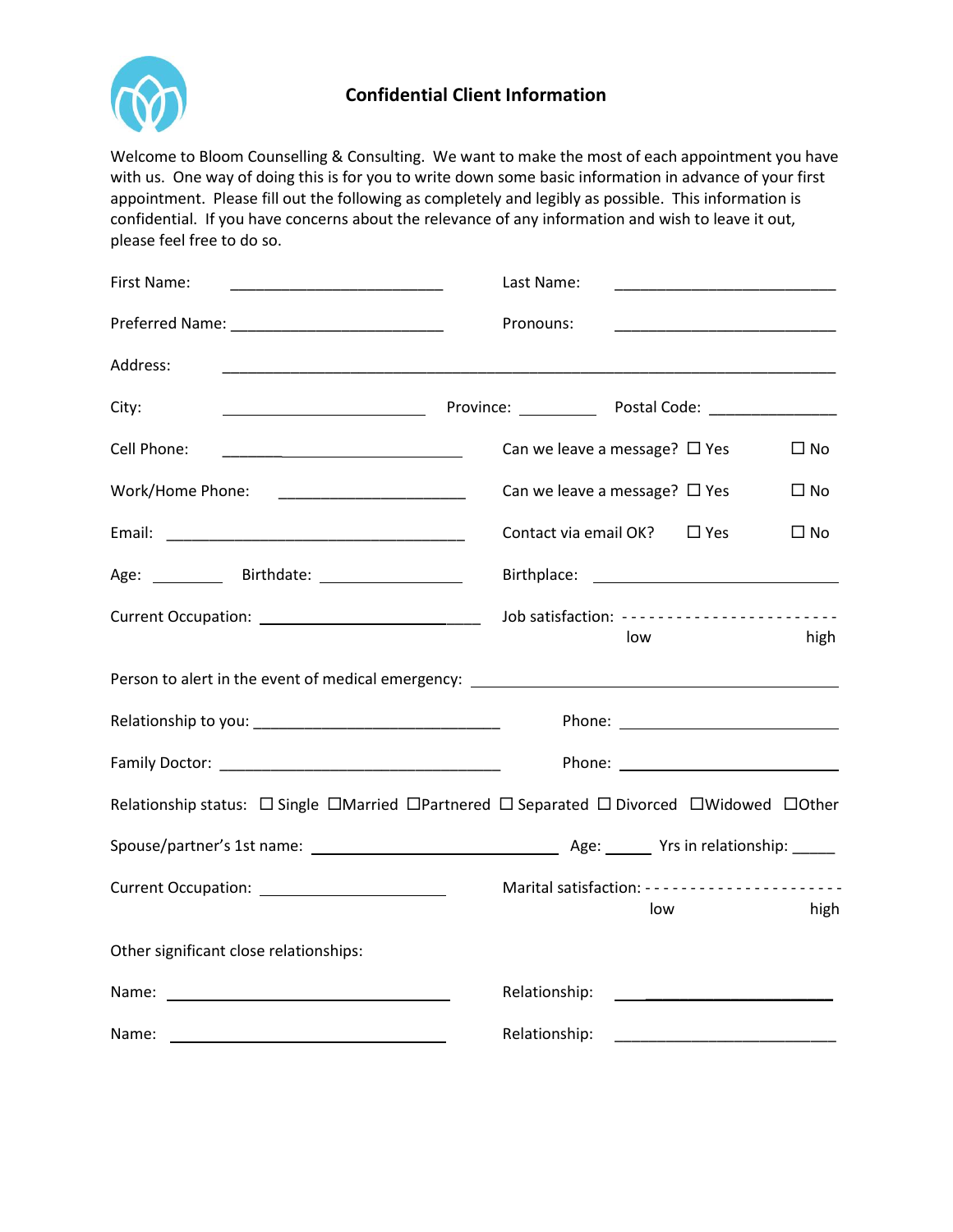| <b>Children/Dependents/Pets</b><br><b>Siblings</b>                                                                                                                                                           |  |                         |                                                                                                                                                                                                                                                                                                                                                                                                            |                                                 |                  |  |
|--------------------------------------------------------------------------------------------------------------------------------------------------------------------------------------------------------------|--|-------------------------|------------------------------------------------------------------------------------------------------------------------------------------------------------------------------------------------------------------------------------------------------------------------------------------------------------------------------------------------------------------------------------------------------------|-------------------------------------------------|------------------|--|
| M/F<br>Age                                                                                                                                                                                                   |  | <b>Name</b>             |                                                                                                                                                                                                                                                                                                                                                                                                            | <b>Birthdate</b><br>(day/month/year)            | Age              |  |
|                                                                                                                                                                                                              |  |                         |                                                                                                                                                                                                                                                                                                                                                                                                            |                                                 |                  |  |
|                                                                                                                                                                                                              |  |                         |                                                                                                                                                                                                                                                                                                                                                                                                            |                                                 |                  |  |
|                                                                                                                                                                                                              |  |                         |                                                                                                                                                                                                                                                                                                                                                                                                            |                                                 |                  |  |
| Parental Marital status: $\Box$ Married                                                                                                                                                                      |  |                         |                                                                                                                                                                                                                                                                                                                                                                                                            | $\Box$ Separated $\Box$ Divorced $\Box$ Widowed | $\Box$ Other     |  |
| Mother alive? $\Box$ Yes $\Box$ No                                                                                                                                                                           |  |                         |                                                                                                                                                                                                                                                                                                                                                                                                            |                                                 |                  |  |
| Mother's profession: Notified that the set of the set of the set of the set of the set of the set of the set o                                                                                               |  |                         |                                                                                                                                                                                                                                                                                                                                                                                                            |                                                 |                  |  |
| Your relationship with mom is best described as: $\Box$ Close $\Box$ Somewhat close $\Box$ Distant $\Box$ Conflicted                                                                                         |  |                         |                                                                                                                                                                                                                                                                                                                                                                                                            |                                                 |                  |  |
| Father alive? $\Box$ Yes $\Box$ No                                                                                                                                                                           |  |                         |                                                                                                                                                                                                                                                                                                                                                                                                            |                                                 |                  |  |
|                                                                                                                                                                                                              |  |                         |                                                                                                                                                                                                                                                                                                                                                                                                            |                                                 |                  |  |
| Your relationship with dad is best described as: $\Box$ Close $\Box$ Somewhat close $\Box$ Distant $\Box$ Conflicted                                                                                         |  |                         |                                                                                                                                                                                                                                                                                                                                                                                                            |                                                 |                  |  |
| Please check all that may apply:                                                                                                                                                                             |  |                         |                                                                                                                                                                                                                                                                                                                                                                                                            |                                                 |                  |  |
| $\Box$ Depressed mood<br>$\Box$ Racing thoughts<br>$\Box$ Excessive worry<br>$\Box$ Inability to enjoy activities<br>$\Box$ Impulsivity<br>$\Box$ Anxiety attacks<br>$\square$ Sleep disturbances or changes |  |                         | $\Box$ Increase in risky behavior<br>$\Box$ Hallucinations<br>$\square$ Avoidance/withdrawal<br>$\Box$ Excessive guilt<br>$\Box$ Increased irritability/anger<br>$\Box$ Loss of interest<br>$\Box$ Increased libido<br>$\square$ Excessive energy<br>$\square$ Fatigue<br>$\Box$ Decreased libido<br>$\Box$ Appetite changes<br>$\Box$ Concentration/memory<br>$\Box$ Crying spells<br>$\Box$ Feeling numb |                                                 |                  |  |
| Please describe any other significant current or past medical problems:                                                                                                                                      |  |                         |                                                                                                                                                                                                                                                                                                                                                                                                            |                                                 |                  |  |
|                                                                                                                                                                                                              |  |                         |                                                                                                                                                                                                                                                                                                                                                                                                            |                                                 |                  |  |
| History of abuse?                                                                                                                                                                                            |  | $\Box$ Verbal/Emotional | $\Box$ Physical                                                                                                                                                                                                                                                                                                                                                                                            | $\Box$ Sexual                                   | $\Box$ Other     |  |
| Alcohol use:                                                                                                                                                                                                 |  | $\square$ Never         | $\Box$ Occasional                                                                                                                                                                                                                                                                                                                                                                                          | $\Box$ Frequent                                 | $\Box$ Dependent |  |
| Non-medicinal drug use:                                                                                                                                                                                      |  | $\square$ Never         | $\Box$ Occasional                                                                                                                                                                                                                                                                                                                                                                                          | $\Box$ Frequent                                 | $\Box$ Dependent |  |